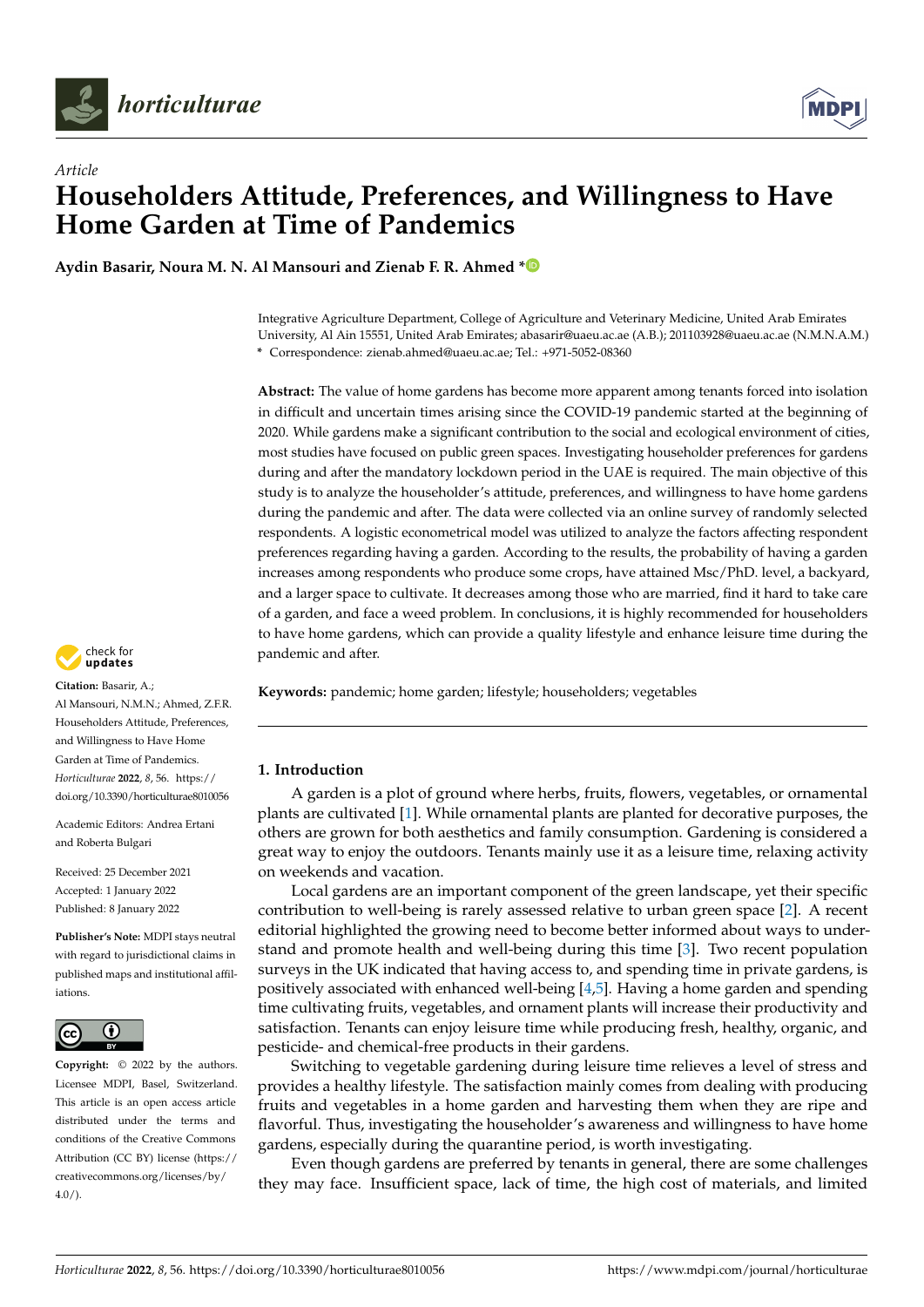experience are well-known challenges. In addition, climatic conditions also influence cultivating some products. The selection of plant species to be cultivated in outside home spaces should be based primarily on their ability to cope with the harsh conditions of the urban environment, such as high wind, irradiance, lack of organic material and nutrients, and intermittent drought [\[6\]](#page-9-5). Therefore, careful plant selection should be integrated into outside space design [\[3,](#page-9-2)[7](#page-9-6)[–9\]](#page-9-7).

No matter how small the home gardens are, one can start with pots then increase gradually, and eventually, gained experience, the garden can be a huge plot of plants [\[10\]](#page-9-8). The trees and plants cultivated in gardens clean the air from excess carbon dioxide, provide oxygen, and act as the breathing lungs of cities. A healthy and enjoyable environment can be obtained by increasing the area of gardens, which includes aesthetic and creative elements. Garden benefits are also linked to the restorative properties of nature. A garden can help children explore nature, help them discover the world and develop their skills and knowledge accordingly [\[11\]](#page-9-9). In addition to aesthetic views, the gardens can provide fresh fruits and vegetables for family consumption. The pandemic situation familiarizes the tenants with some level of technology used in agriculture and helps them enjoy outdoor life [\[12](#page-9-10)[–14\]](#page-9-11).

The coronavirus (COVID-19) outbreak began in Wuhan and has since spread across China and the rest of the world, shutting down entire cities, threatening the health of thousands, and instantaneously testing the strength of the global economy. Schools, universities, libraries, museums, and theatres were shut down. Because of the extreme contagiousness of COVID-19, unnecessary activity outside has been strongly discouraged. Within a few days, daily life was turned upside down and people were forced to change their lifestyle, self-quarantine, work from home, go to online schools, and change shopping habits.

Despite the fact they are having a difficult time these days, some people decided to reduce their stress and psychological load by having a garden. A garden makes them partially self-sufficient by growing needed fresh vegetables, even if they don't live in the country or have open spaces to grow them [\[3](#page-9-2)[,15](#page-10-0)[–17\]](#page-10-1). Moreover, spending time in such environments can provide several advantages such as social interaction with guests/relatives, physical exercise, better health, and improved sleep quality [\[18–](#page-10-2)[21\]](#page-10-3). In addition to that, enjoying the beauty of ornamental plants and consuming fresh products produced in the gardens increase householder satisfaction. Access to outdoor and urban green space is extremely important to the recovery program of COVID-19 [\[22,](#page-10-4)[23\]](#page-10-5).

Statistics indicated attendance at a high number of parks and gardens all around the world during the pandemic. Most countries have re-opened garden centers by 96% capacity, and lots of young people have started to work with plants and gardens during the crisis. As demand for gardening increased, garden items have been among the most popular online ordered products [\[5\]](#page-9-4). Thus, the tenants have allocated more time to cultivate and decorate the gardens.

There has been much research in literature indicating the beneficial effects of gardens on tenants and activities performed in them. Cervinka et al. [\[24\]](#page-10-6) investigated the perceived restorative properties of private gardens and their predictors via a survey conducted on 856 respondents. According to results, the private garden scored highest in perceived restorativeness, and the garden-user-relationship qualified as the strongest predictor of restorative potential.

Chalmin–pui et al. [\[25\]](#page-10-7) searched attitudes and the perceived health benefits of home gardening via a survey conducted with 5766 gardeners and 249 non-gardeners. They investigated the answer to the question "why residents engaged in gardening and the extent to which they recognized health benefits from the activity"? They found a significant association between improvements in well-being, perceived stress, physical activity through more frequent gardening.

Leisure preferences have been researched using different variables. Gender, age, race, personality, and other attributes are the main variables. That is why there should be a correlation between the different but related leisure activities preferred by people [\[26\]](#page-10-8).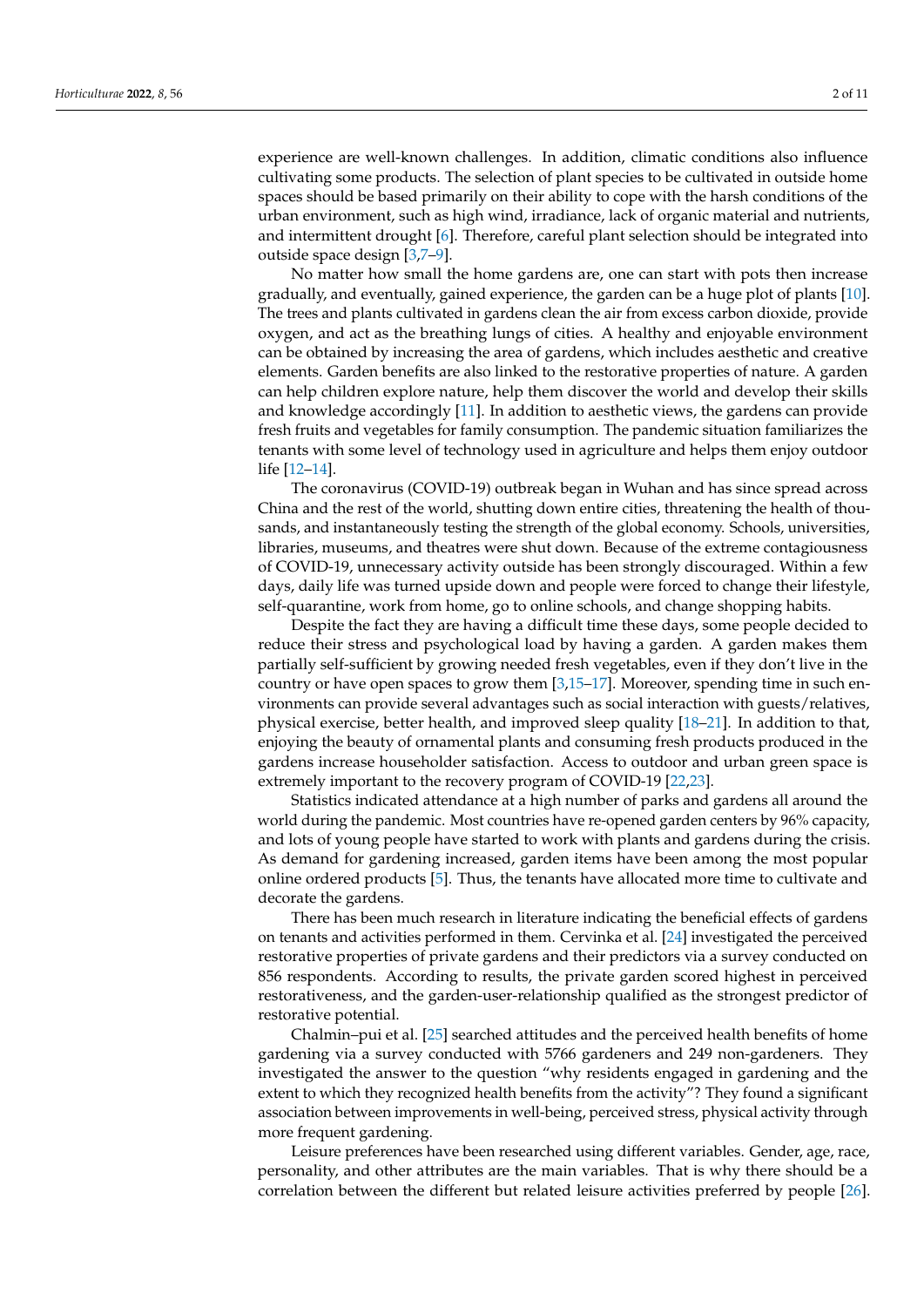Cheng et al. [\[27\]](#page-10-9) applied the concept of serious leisure to the context of leisure gardening by older adults in Australia by conducting a survey with 514 respondents. According to their results, characteristics of serious leisure varied significantly across identity, unique ethos, and effort required. The higher the level of engagement, the more gardening was perceived as contributing to overall life satisfaction. Their findings indicated that "gardening could be a serious leisure pursuit that assists in developing a positive leisure identity and contributes to a more mobile and active life for older adults".

Dunnett and Qasim [\[12\]](#page-9-10) investigated the role of private urban gardens in human well-being with randomly selected garden owners from the city of Sheffield, England. They discussed the perceived value that gardens have to the well-being of people, both individually through the enjoyment of their own gardens and collectively through the contribution of city gardens to environmental enhancement. They indicated a relationship between these values and some indicators such as age, gender, social demographics, etc.

Food production in home gardens can have symbolic and practical importance in sustainable cities. One can better understand vegetable gardening in public spaces and community gardens rather than engaging in the same activity on private property. Krikpatrick and Davison [\[28\]](#page-10-10) studied home-grown garden practices and motivations in urban domestic vegetable production by questioning 101 gardeners in Hobart, Tasmania, Australia. According to their results, while all respondents were motivated to grow vegetables for pleasure, many were also activists wishing to promote social change, while others wished to ensure affordable access to vegetables or to improve health. With the exceptions of the activists and food fashionistas, garden type, gardening practice, and gardener motivation were not strongly interlinked. Family members were identified as important sources of information and inspiration. Those without family role models were either influenced by new food cultures or were low income and wanted affordable access to vegetables.

Although some gardening benefits have been documented in literature, the motivations regarding participation in gardening activities are often considered based on anecdote [\[29\]](#page-10-11). McFarland et al. [\[29\]](#page-10-11) used qualitative analysis to explore reasons gardeners from different genders and generations participate in gardening through 177 conducted surveys. They found statistically significant differences in comparisons among males and females with more males gardening for food/health/nutrition and nostalgic reasons. More females reported gardening for personal productivity when compared with males. No significant difference was identified in comparisons of gardeners from various age groups indicating that gardeners across generations have similar intentions and receive similar benefits

With people now facing uncertain and difficult times in the face of COVID-19, it has been thought that information is lacking regarding the importance of home gardens, especially during the pandemic. To the best of our knowledge, to date, there have been no studies investigating householder awareness and willingness to have home gardens during the mandatory lockdown period in the UAE. Therefore, the main objective of this study is to analyze the householder's attitudes, preferences, and willingness to have home gardens during pandemics. The specific objectives are to: (I) determine the current structure of home gardens and their cultivation; (II) Identify the respondent's opinion regarding the importance of home garden during the pandemics; (III) get some demographic information; and (IV) analyze the factors affecting the householder's preferences of having the gardens. The results of the analysis and some recommendations will be shared with the decisionmakers in encouraging the householders to have home gardens.

Al Ain city was selected as a study area. The city is commonly referred to as the "garden city" of UAE due to its green areas, oases, and parks [\[30,](#page-10-12)[31\]](#page-10-13). The majority of the residences in the city possess a home with a garden. Having landscaped space that not only looks wonderful but also improves the surrounding environment. Even though the residents enjoy the fruits and vegetables produced on it, the gardens are mainly established for aesthetic purposes.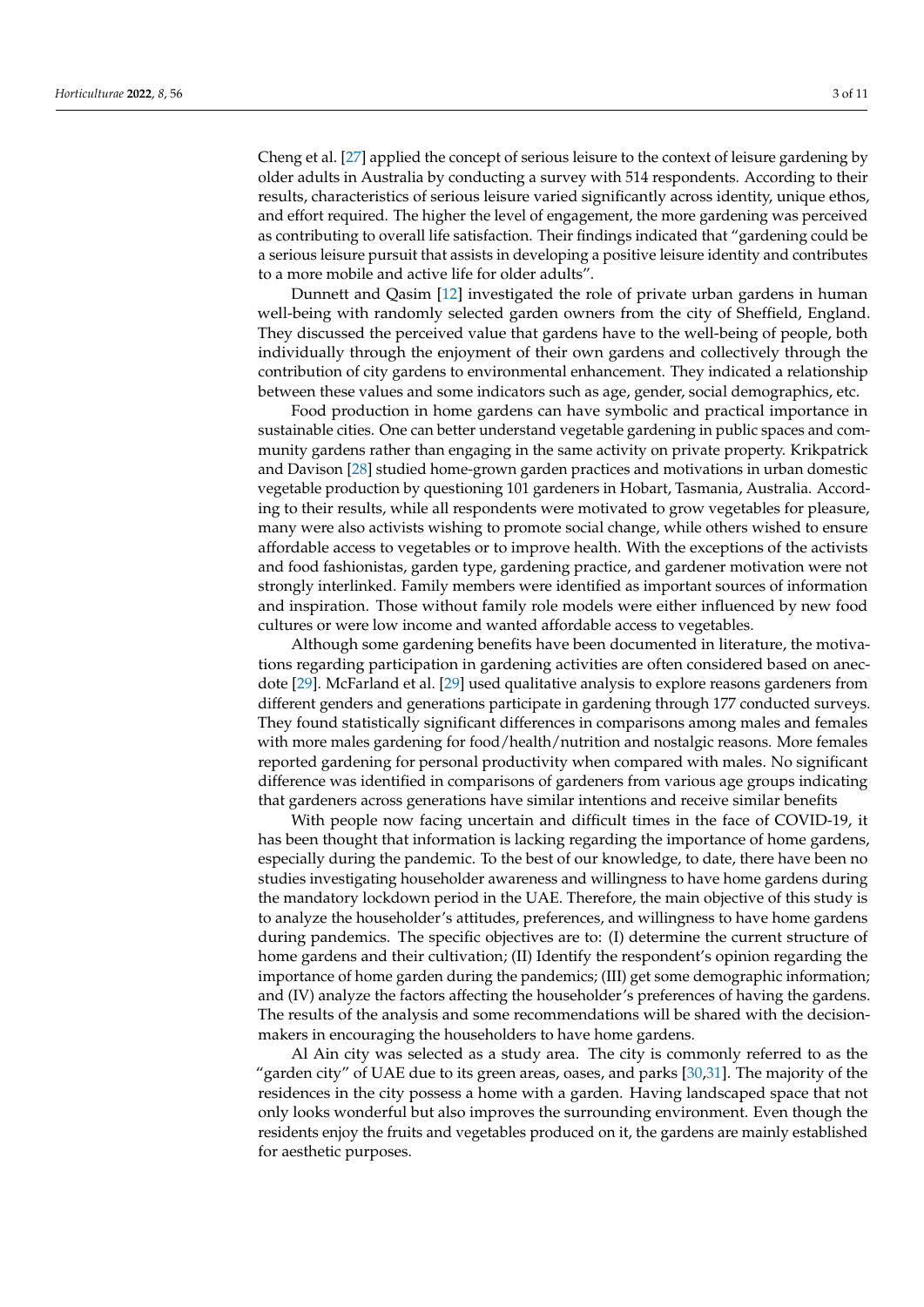### **2. Materials and Methods**

The data required for the analysis was collected via survey and secondary data sources. A questionnaire was developed to collect data for the current structure of home gardens in Al Ain. The survey included questions related to the determination of home garden and cultivation, the respondent's opinion regarding the importance of home garden during the pandemics, and some demographic questions related to age, gender, and accommodation.

Al Ain city population is 766,936. According to statistical analysis, the samplerequired was 384 respondents. In order to increase the representative power of the sample 663 respondents were selected and surveyed. The questionnaire was pilot tested firstly to make sure the questions would be understood by householders when conducted.

The survey was conducted during a crisis, and it was difficult to conduct face-to-face surveys during lockdown time when the residents were asked to stay at home for a certain period. Therefore, the survey had to be conducted online. The survey targeted randomly selected Al Ain city residents with different backgrounds.

The survey was distributed through emails, WhatsApp, and social media presenters to all UAE University (UAEU) members, staff, students, teachers, families, friends, and different groups. A poster with the questionnaire logo and link barcode had been created. A total of 15 posters and 100 A4 paper printed posters were prepared. The posters were distributed around the most important agricultural areas in the city of Al Ain: supermarkets, cafes, restaurants, and places that sell fresh vegetables. In addition, posters were displayed at the main building of UAEU, hung on walls, in elevators, at grocery outlets, in corridors, on doors, and important entrances on campus.

A set of various seeds for flowers and vegetables was given to the respondents as an encouragement gift to take the survey and start with the first step of planting in their garden. The gifts were placed in a basket next to some posters but not all, due to some restrictions implemented by the UAE government to prevent the spread of COVID-19. The poster was decorated by placing a grass carpet in front strewn with vegetables and representative fruits to draw the attention of the passersby to stop and participate in the survey.

Since it was difficult to have a face-to-face survey with randomly selected respondents in Al Ain, the steps mentioned above were followed. The authors were aware of the sampling bias in such a survey conducting the procedure. In order to decrease the bias, the number of respondents was increased with different incentive activities mentioned above.

Based on the conducted survey, the questions were coded and entered to an excel sheet. The process included binomial (yes/no), continuous (Age), ordered (income level), and likert scale questions. In addition to deterministic statistics and frequency tables, data were econometrically analyzed by utilizing logistic regression models to test the kind of factors affecting the probability of householders willing to have home gardens. An SPSS econometrical program was used for the analysis of data.

The Logistic Model assumes the probability of and outcome occurrence, *P<sup>i</sup>* , is dependent on a number of independent variables  $(X_{ii})$  associated with respondents *i* and variable *j*, and a number of unknown parameters *β* [\[32,](#page-10-14)[33\]](#page-10-15).

The model was stated as:

$$
P_i = \Pr(\ y_i = 1 | x_i) = \frac{\exp(x_i \beta)}{1 + \exp(x_i \beta)} = \frac{1}{1 + \exp(-x_i \beta)}
$$
(1)

where the right-hand side of Equation (1) is the cumulative distribution function (cdf) of probabilities of having home garden and the variance for the logistic distribution is:

$$
\sigma^2 = \pi^2/3. \tag{2}
$$

 $P_i$  = is the probability that a householder has a home garden;  $i = 1, 2, \ldots$ , n are the number of respondents; *x<sup>i</sup>* = the *n*th explanatory variable for the *i*th respondent of having a home garden;  $β =$  the parameters to be estimated; and  $ε$  is the error term.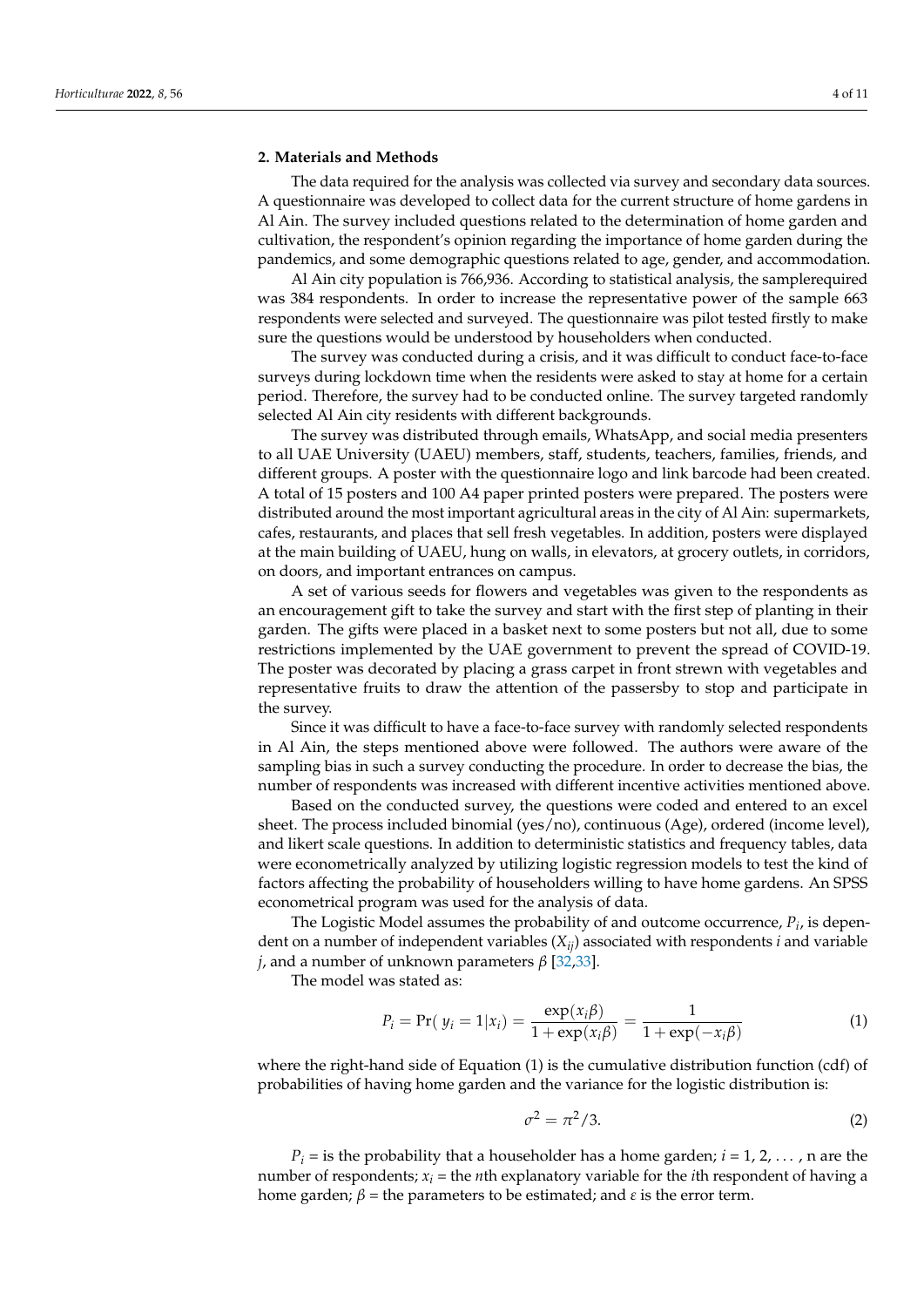The likelihood of observing the respondent's probability of having a home garden was hypothesized to be a function of a set of independent variables, as will be illustrated in the results section. The majority of variables used in the analysis, such as demographics, were adopted from the literature, and remaining issues, such as obstacles, were included based on the observations of researchers and related publications.

## OOWNHG = f(CROPP, OBSTAC, DIFFIC, IRRSYS, WEEDS, TCARE, GENDER, AGE, *EDUC*, *MARITAL*, *K IDS*, *ACCDTYP*, *BYARD*, *SPCAPA*, *JOB*, *INCOME*)

where: OWNHG: If the respondent has a home garden; CROPP: If there is food crop production from the Garden; OBSTAC: Obstacles to have a Garden; DIFFIC: Difficulties to take care of Garden; IRRSYS: Irrigation System; WEEDS: If there is harmful weeds; TCARE: If the respondent is the one who takes care of garden; GENDER: Gender; AGE: Age; EDUC: Education level; MARITAL: Marital Status; KIDS: If has kids; ACCDTYP: Accommodation Type; BYARD: If the respondent has a backyard; SPCAPA: Space Capacity; JOB: If the respondent has a job; INCOME: Average Monthly Income.

It seems logical that the respondent who faces obstacles, weed problems, finds it hard to take care of a garden, and has a job is not willing to have a home garden. That is why H1 has developed as follows.

**Hypothesis 1 (H1).** *OBSTAC, DIFFIC, WEEDS, and JOB are negatively related to the probability of having a home garden.*

The remaining variables are expected to have positive effects on willingness to have a home garden. That is why the following hypothesis was developed.

**Hypothesis 2 (H2).** *CROPP, IRRSYS, TCARE, GENDER, AGE, EDUC, MARITAL, KIDS, ACCDTYP, BYARD, SPCPA, and INCOME are positively related to the probability of having a home garden.*

## **3. Results**

The selected variables used in the econometric analysis are given in Table [1.](#page-5-0) The results in the table show that 89 percent of householders in Al Ain seem to have a home garden and produce some food crops. The factors affecting the respondents to have a home garden are given in the table and will be used in the econometric analysis in the logistic regression part.

**Table 1.** Deterministic Statistic of the Variables Used in the Analysis.

| <b>Variables</b>                                                                   | Number | Min      | Max | Mean | SD.   |
|------------------------------------------------------------------------------------|--------|----------|-----|------|-------|
| OWNHG: If respondent has a home garden<br>(Yes: 1 and No: 0)                       | 662    | $\theta$ |     | 0.89 | 0.308 |
| CROPP: If there is Food crop production from the Garden<br>(Yes: 1 and No: 0)      | 661    | $\theta$ |     | 0.81 | 0.394 |
| OBSTAC: Obstacles to have a Garden<br>(Need Experience and Knowledge: 1 others: 0) | 663    | $\theta$ |     | 0.64 | 0.481 |
| DIFFIC: Difficulties to take care of Garden<br>(Yes: 1 and No: 0)                  | 663    | $\theta$ |     | 0.57 | 0.496 |
| IRRSYS: Irrigation System<br>(Manual: 1 Automatic: 0)                              | 663    | $\theta$ |     | 0.60 | 0.489 |
| WEEDS: If there is harmful weeds<br>(Yes: 1 and No: 0)                             | 661    | $\theta$ |     | 0.37 | 0.483 |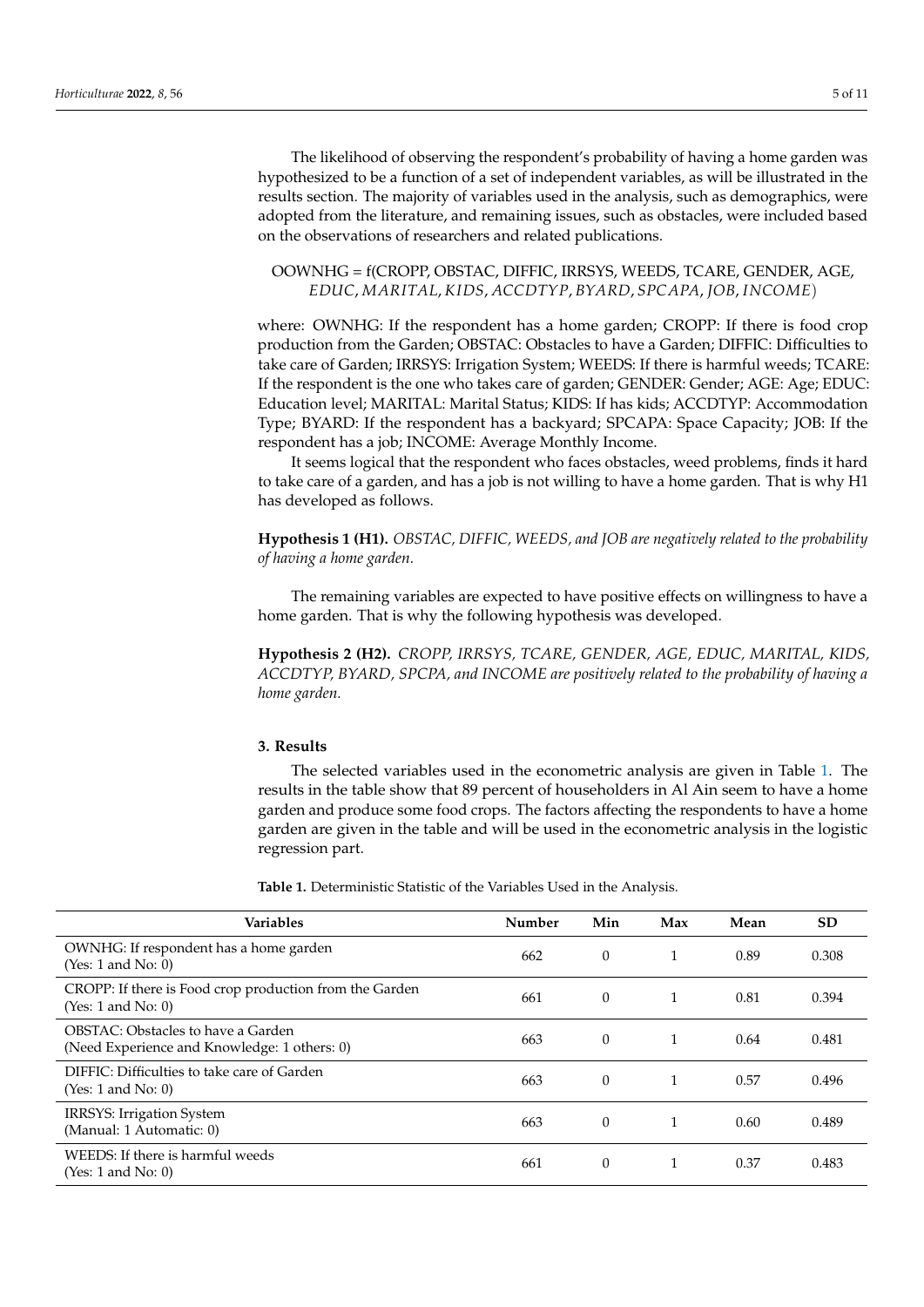| <b>Variables</b>                                                                                        | Number           | Min                                      | Max                    | Mean                 | <b>SD</b>               |
|---------------------------------------------------------------------------------------------------------|------------------|------------------------------------------|------------------------|----------------------|-------------------------|
| TCARE: If respondent is the one who takes care of garden<br>(Yes: 1 and Others: 0)                      | 649              | $\Omega$                                 | $\mathbf{1}$           | 0.36                 | 0.481                   |
| GENDER: Gender (Male: 1 and Female: 0)                                                                  | 643              | $\Omega$                                 | $\mathbf{1}$           | 0.79                 | 0.405                   |
| AGE: Age<br>(Less then 18: 1, 19-40: 2, 41-60: 3, Older than 60: 4)                                     | 652              | 1                                        | 4                      | 2.13                 | 0.481                   |
| Educational level<br>EDUC1High School and less: 1,<br>EDUC2: BSc: 2,<br>EDUC 3: MSc/PhD: 3              | 45<br>495<br>103 | $\theta$<br>$\Omega$<br>$\boldsymbol{0}$ | 1<br>1<br>$\mathbf{1}$ | 0.07<br>0.77<br>0.16 | 0.255<br>0.421<br>0.367 |
| <b>MARITAL: Marital Status</b><br>(Married: 1 and others: 0)                                            | 653              | $\theta$                                 | 1                      | 0.42                 | 0.494                   |
| KIDS: If has kids:<br>(Yes: $1$ and No: $0$ )                                                           | 651              | $\theta$                                 | 1                      | 0.39                 | 0.488                   |
| ACCDTYP: Accommodation Type<br>(Own property: 1 and Rent 0)                                             | 651              | $\theta$                                 | $\mathbf{1}$           | 0.81                 | 0.389                   |
| BYARD: If has a backyard<br>(Yes: 1 and No: 0)                                                          | 649              | $\Omega$                                 | $\mathbf{1}$           | 0.90                 | 0.294                   |
| SPCAPA: Space Capacity:<br>(Big: 1 and Small: 0)                                                        | 650              | $\theta$                                 | 1                      | 0.62                 | 0.487                   |
| JOB: Do you work?<br>(Yes: 1 and No: 0)                                                                 | 647              | $\theta$                                 | 1                      | 0.40                 | 0.490                   |
| INCOME: Average Monthly Income:<br>(Less than AED 10,000: 1, 10,000-30,000: 2, and more than 30,000: 3) | 580              | 1                                        | 3                      | 1.94                 | 0.790                   |

<span id="page-5-0"></span>**Table 1.** *Cont.*

Table [2](#page-6-0) shows the kind of crops produced in respondents' gardens. As can be seen from the table, the majority of them have a productive home garden with both fruits and vegetables. The majority of respondents seem to be producing date palm (84.6%), followed by seder (69.5%), cactus (63.5%), Lemon (58.4%), and Mango (51.9%). Among the fruits, arta and bananas seem to be the least favored product by the householders.

**Table 2.** The Kind of Crops Produced in the Home Gardens in Al Ain.

| <b>Fruits and Native Plants</b> |                  | <b>Vegetables and Flowers</b> |                  |  |
|---------------------------------|------------------|-------------------------------|------------------|--|
| <b>Products</b>                 | % of Respondents | <b>Products</b>               | % of Respondents |  |
| Figs                            | 41.2             | Cucumber                      | 23.6             |  |
| Mango                           | 51.9             | Tomato                        | 54.4             |  |
| Orange                          | 18.1             | Onion                         | 33.2             |  |
| Lemon                           | 58.4             | Potato                        | 17.6             |  |
| Pomegranate                     | 43.4             | Carrot                        | 82.4             |  |
| <b>Berries</b>                  | 32.9             | mushroom                      | 3.0              |  |
| Bananas                         | 13               | Lettuce                       | 27.9             |  |
| Date Palm                       | 84.6             | Coriander                     | 38.9             |  |
| Gahf                            | 23.4             | Parsley                       | 41               |  |
| Seder                           | 69.5             | Mint                          | 41               |  |
| Henna                           | 23.2             | Rocca                         | 44.9             |  |
| Arta                            | 7.2              | Rose                          | 45.9             |  |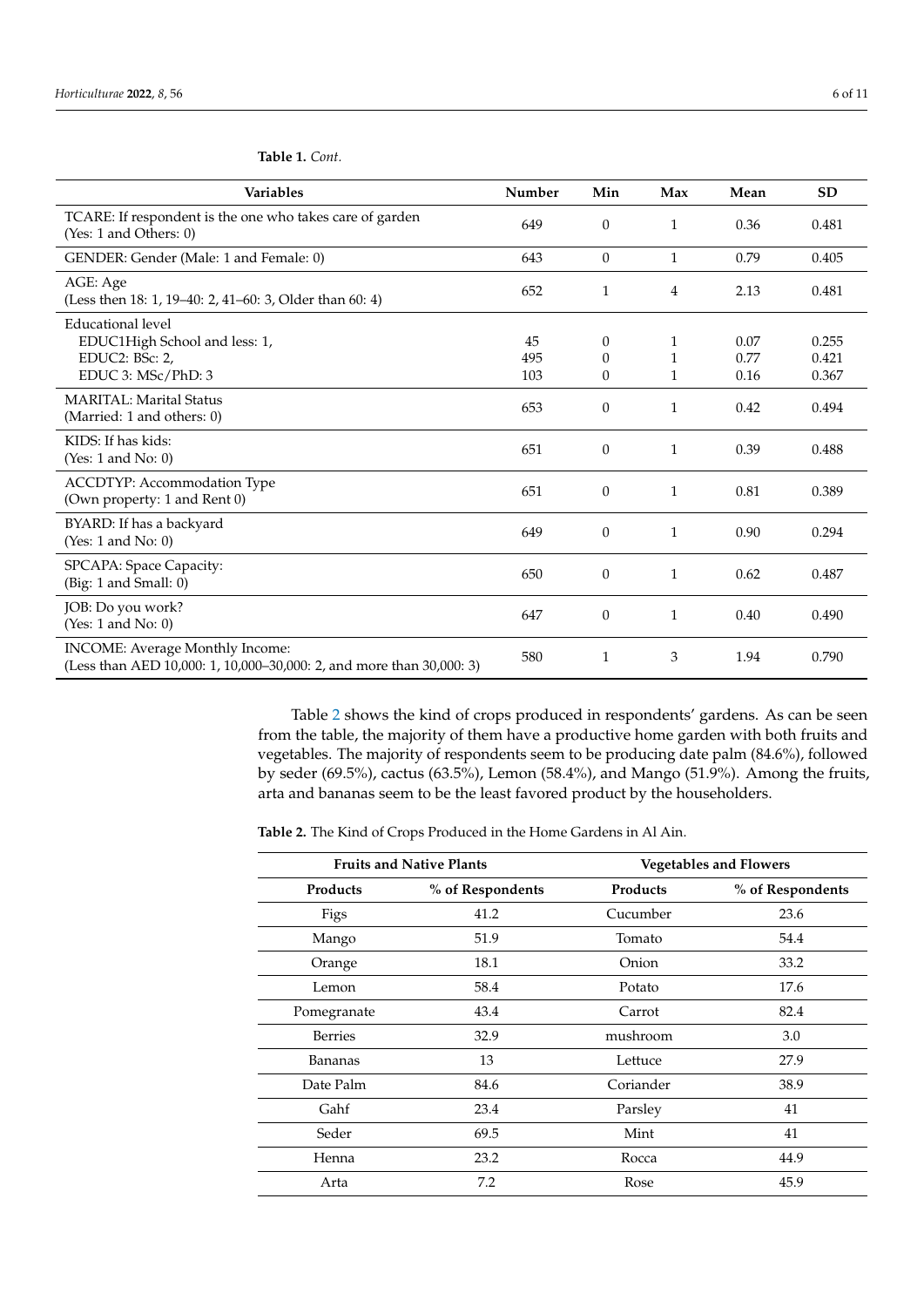<span id="page-6-0"></span>**Table 2.** *Cont.*

| <b>Fruits and Native Plants</b> |                  | <b>Vegetables and Flowers</b> |                  |  |
|---------------------------------|------------------|-------------------------------|------------------|--|
| <b>Products</b>                 | % of Respondents | <b>Products</b>               | % of Respondents |  |
| Cactus                          | 63.5             | <b>Jasmine</b>                | 68.5             |  |
|                                 |                  | Lavender                      | 61.6             |  |
|                                 |                  | Sunflower                     | 18.6             |  |
|                                 |                  | Bougainvillea                 | 52.3             |  |

In addition to fruits, the gardens are suitable for cultivating vegetables for consumption and flowers for aesthetic reasons. A significant number of respondents seems to like the production of carrots (82.4%), tomatoes (54.4%), rocca (44.9%), followed by parsley (41%) and mint (41%).

A beautiful and important element of the garden is the presence of flowers and roses. Among the flowers, jasmine (68.5%), lavender (61.6%), and bougainvillea (52.3) seem to be the most cultivated, compared to other kinds. While mushrooms seem to be the least produced (3%) vegetable, sunflowers are the least produced (18.6) flower.

As indicated in Table [3,](#page-7-0) some sentences were given to determine the respondents' opinion regarding the importance of home gardening during the pandemics. As can be seen from the table, almost all respondents agreed on the judgment indicated in the sentences. They seem positive about the benefits a home garden provides. The most favored sentence was "The home garden is important especially in times of pandemics and disasters" (78.4%) followed by sentences: "Having a home garden is important for children to enjoy nature during the lockdown" (77.3%) and "The home garden can contribute to a good mood and reduce depression for people during the time of lockdown" (75.4%).

Sentences SA A N D SD A productive home garden is essential for everyone. 62.9 27.9 8.0 1.1 0.2 The home garden supplies healthy organic food to family members. 6.8 the members. The home garden is important, especially in times of pandemics and disasters.<br>of pandemics and disasters. The home garden can be an alternative to the market, in getting fresh products?<br>
54.9 26.8 13.0 4.2 1.1 The garden products are sufficient if they cannot be found in the market during the days of the lockdown. 34.3 28.8 21.8 11.9 3.1 The home garden can contribute to local food security if necessary. **All and Security if necessary. a**  $47.0$  **36.1 13.3 2.7 0.9 9.9** The home garden can contribute to a good mood and reduce depression for people during the time of lockdown. 75.4 21.0 3.3 0.2 0.2 The homes garden is a place to spend time with family members and participate in the housework. 74.5 21.4 3.5 0.5 0.2 Having a home garden is important for children to Fraving a nome garden is important for children to 77.3 19.8 2.2 0.5 0.2 enjoy nature during the lockdown.

**Table 3.** The Respondent's Opinion regarding the Importance of a Home Garden During Pandemics (SA: Strongly Agree, A: Agree, N: Neutral, D: Disagree, SD: Strongly Disagree).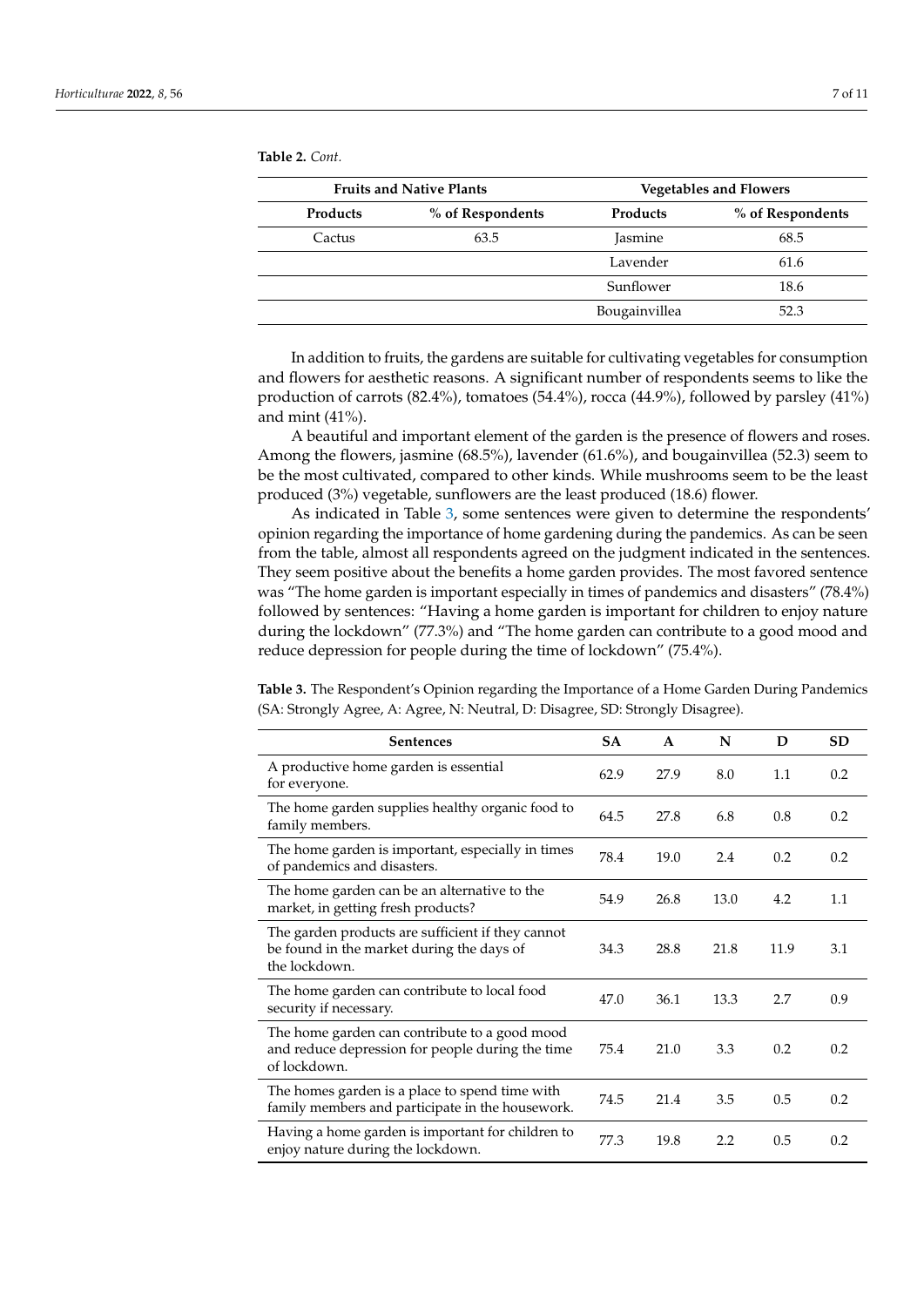| <b>Sentences</b>                                                                                                         | <b>SA</b> | $\mathbf{A}$ | N   | D   | <b>SD</b> |
|--------------------------------------------------------------------------------------------------------------------------|-----------|--------------|-----|-----|-----------|
| Home gardening teaches children the importance<br>of healthy food and makes them consume its<br>products in their meals. | 65.7      | 25.4         | 7.5 | 1.1 | 0.3       |
| We should seriously think about starting to have<br>productive home gardens.                                             | 60.1      | 30.1         | 7.5 | 1.6 | 0.6       |
| Everyone wishes to have a home garden that<br>provides healthy food.                                                     | 71.9      | 22.6         | 4.7 | 0.2 | 0.6       |
| We should support attending workshops to learn<br>how to take care of plants.                                            | 58.2      | 30.4         | 9.4 | 1.4 | 0.6       |
| Home gardening can supply healthy, organic food<br>to family members.                                                    | 64.5      | 27.8         | 6.8 | 0.8 | 0.2       |

A logistic regression analysis was utilized to reveal factors affecting the probability of having a home garden (Table [4\)](#page-7-1). According to the results, even though the effects of all variables on the probability of having a home garden seem logical, only seven of them had significant effects. Four independent variables were expected to negatively affect the probability of having a home garden. Of the four variables, the difficulties of taking care of a garden (DIFFIC), and facing harmful weeds (WEEDS) were significant as expected. The respondents faced with the difficulties of taking care of a garden and must deal with the harmful weed problem will unlikely support the idea of having a home garden. Thus, H1 can be considered as approved.

<span id="page-7-1"></span>**Table 4.** The Analysis of the Factors Affecting Householders Willingness to Have Home Garden in Al Ain.

| <b>Variables</b>  | B        | S.E.  | Wald   | Sig.    | Exp(B) |
|-------------------|----------|-------|--------|---------|--------|
| Constant          | $-4.146$ | 1.521 | 7.425  | 0.006   | 0.016  |
| <b>CROPP</b>      | 0.853    | 0.411 | 4.316  | 0.038   | 2.347  |
| <b>OBSTAC</b>     | 0.511    | 0.388 | 1.738  | 0.187   | 1.667  |
| <b>DIFFIC</b>     | $-0.775$ | 0.402 | 3.724  | 0.054   | 0.461  |
| <b>IRRSYS</b>     | 0.547    | 0.425 | 1.653  | 0.199   | 1.728  |
| <b>WEEDS</b>      | $-0.766$ | 0.375 | 4.186  | 0.041   | 0.465  |
| <b>TCARE</b>      | 0.415    | 0.426 | 0.950  | 0.330   | 1.514  |
| <b>GENDER</b>     | 0.195    | 0.477 | 0.167  | 0.683   | 1.215  |
| AGE               | 0.778    | 0.484 | 2.583  | 0.108   | 2.177  |
| EDUC2             | 0.751    | 0.598 | 1.580  | 0.209   | 2.120  |
| EDUC <sub>3</sub> | 1.319    | 0.788 | 2.803  | 0.094   | 3.740  |
| <b>MARITAL</b>    | $-1.488$ | 0.694 | 4.593  | 0.032   | 0.226  |
| <b>KIDS</b>       | 0.907    | 0.676 | 1.798  | 0.180   | 2.476  |
| <b>ACCDTYP</b>    | 0.635    | 0.493 | 1.656  | 0.198   | 1.887  |
| <b>BYARD</b>      | 2.749    | 0.437 | 39.510 | < 0.001 | 15.632 |
| <b>SPCAPA</b>     | 1.462    | 0.438 | 11.130 | < 0.001 | 4.316  |
| JOB               | $-0.408$ | 0.462 | 0.780  | 0.377   | 0.665  |
| <b>INCOME</b>     | 0.221    | 0.265 | 0.695  | 0.405   | 1.247  |

<span id="page-7-0"></span>**Table 3.** *Cont.*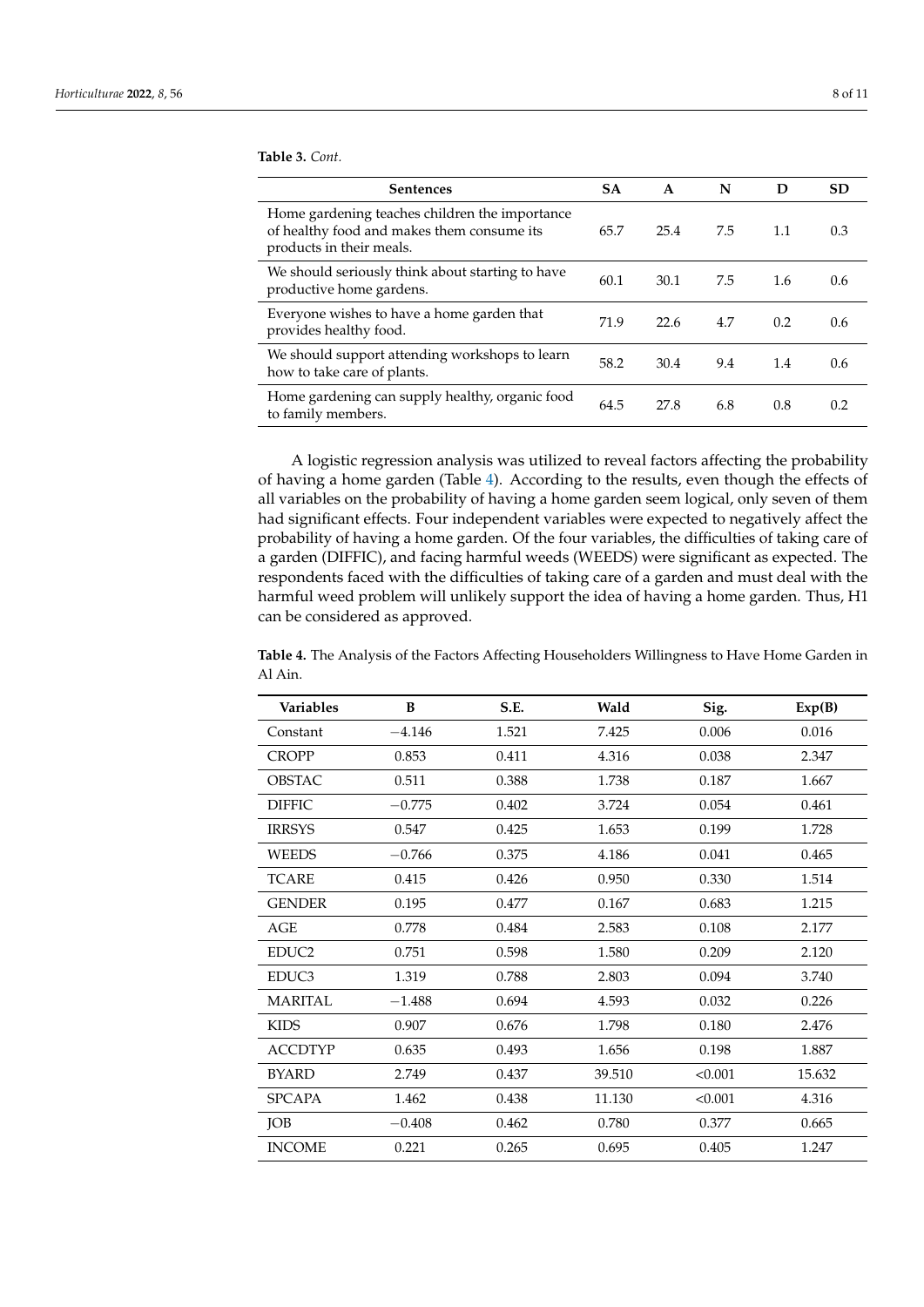There were 12 independent variables hypothesized to be positively related to the probability of having a home garden. Of the twelve variables, If there is food crop production from the garden (CROPP), the education level (EDUC3) of respondents, having back yard (BYARD) or a larger space (SPCAPA) for the gardens are statistically significant. Producing some crops, being well educated, and having a large space/back yard are known to be among the most important factors regarding having a home garden. That is why, the effects of CROPP, EDUC3, BYARD, and SPCAPA were expected. The variable whose negative effect was not expected is if the respondent were married (MARITAL). The possible reason might be because married respondents with a larger family are expected to have a job and might not have enough time to spend on a home garden. The effects of the remaining variables were as expected but insignificant. Thus, H2 can be considered as approved.

#### **4. Discussion**

The impression of a home garden in Al Ain and its importance during the pandemic has been discussed. The finding supports the judgment that the householders are aware of the value of having a home garden during pandemics. Most of the householders in Al Ain think home gardens are helpful to maintain human well-being, contribute to modifying the mood, and reduce depression. These findings seem similar to the results of some researches conducted by Dunnett and Qasim [\[12\]](#page-9-10), Cervinka, et al. [\[24\]](#page-10-6), Chalmin-pui, et al. [\[25\]](#page-10-7), Fox [\[26\]](#page-10-8), Cheng, et al. [\[27\]](#page-10-9), krikpatrick and Davison [\[28\]](#page-10-10), McFarland, et al. [\[29\]](#page-10-11), etc. In addition, a garden is a healthy place for a family gathering. As indicated in previous work conducted by Chenaride et al. [\[34\]](#page-10-16) and Walljasper and Polansek [\[35\]](#page-10-17), gardening was also adopted as an activity for children, as well as, filling free time due to loss of work, canceled events, and closed businesses.

A Garden is a place that suits all family members; the elderly, children, and adults. It is where the journey of adventure and happy memories begin, as nature greatly reduces stress and improves mood. The results support the idea that home gardens enhance the householder's quality of life.

As a part of the urban green infrastructure, the edible landscape plays an important role in improving the environment, maintaining self-supporting systems, and enriching greenspace functions. Gardens improve our environment and reduce air pollution. Rapid urbanization leads to the increase of urban population and the replacement of agricultural lands by construction lands.

The 'nature' of garden activity (i.e., whether for gardening or relaxing) may not be as important to well-being during the pandemic as the amount of time spent in the garden. To our knowledge, we provide the first empirical evidence of a link between owning a home garden to greater well-being during the COVID-19 pandemic. In these unprecedented times of uncertainty and stress, domestic gardens may provide an outlet for mental activity, as well as boosting physical health, especially for older people under extended home quarantine [\[4](#page-9-3)[,36\]](#page-10-18).

#### **5. Conclusions**

It is clear that home gardens are valuable for the residents who utilize them. A garden has cultural, emotional, psychological, and even spiritual value for tenants. In this study, a questionnaire survey was conducted to collect information about the Al Ain city's householders' attitudes, preferences, and willingness to have a home garden during the pandemic and after. The results suggest that the householders benefit from the gardens through contact with plants and nature, enjoying the products they produce, and the aesthetic view of flowers. Thus, one can conclude that the respondents are aware of the home garden's benefits, have a positive attitude toward them, and prefer/want to have them as a place for leisure time and well-being. The gardens play an important role in the life of householders by providing clean air to breathe and a positive influence on their well-being. Since the gardens are considered the lungs of cities, the decision-makers can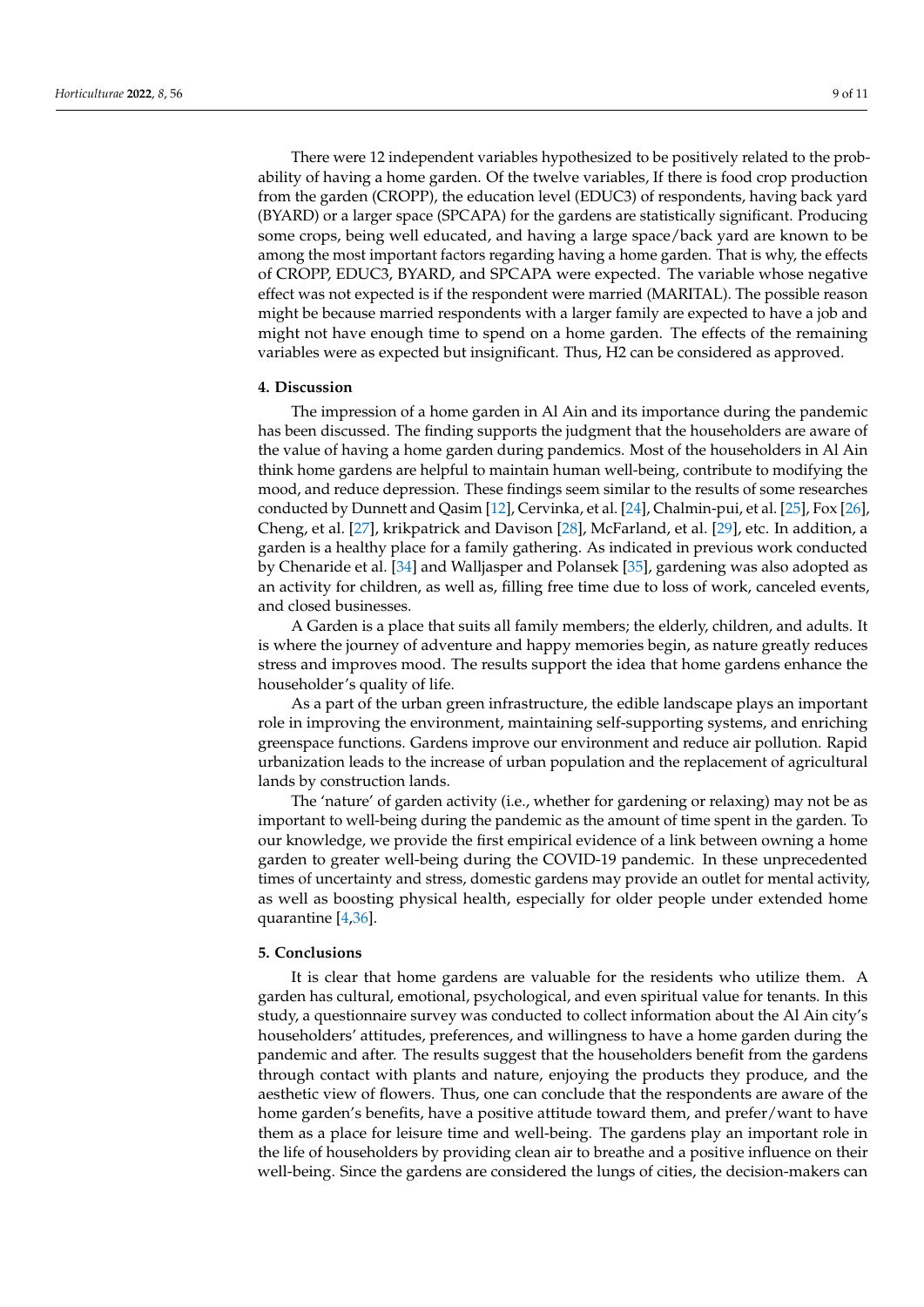encourage and help residents establish home gardens with plants, flowers, and different kinds of crops.

Study findings suggest that the value of a home garden needs further research in the context of leisure, cultivation, and aesthetics. The survey used for this study was implemented during the COVID-19 lockdown situation. That is why the samples might include some level of bias. Since the lockdown period is over, researchers can easily reach randomly selected respondents and conduct face-to-face surveys with them. Thus, it is recommended that the researcher search the values and preferences concerning gardens for tenants after the pandemics.

**Author Contributions:** Conceptualization, A.B. and Z.F.R.A.; methodology, N.M.N.A.M., Z.F.R.A. and A.B.; investigation, N.M.N.A.M.; data curation, Z.F.R.A. and A.B.; writing—original draft preparation, N.M.N.A.M.; writing—review and editing, Z.F.R.A. and A.B; supervision, Z.F.R.A. and A.B.; funding acquisition, Z.F.R.A. All authors have read and agreed to the published version of the manuscript.

**Funding:** This research was funded by the United Arab Emirates University (UAEU), Horticulture Master Program.

**Institutional Review Board Statement:** Not applicable.

**Informed Consent Statement:** Not applicable.

**Data Availability Statement:** Not applicable.

**Acknowledgments:** The authors are grateful to United Arab Emirates University, Horticulture master program of the Integrative Agriculture Department, College of Agriculture and Veterinary Medicine for funding this project.

**Conflicts of Interest:** The authors declare no conflict of interest. The funders had no role in the design of the study; in the collection, analyses, or interpretation of data; in the writing of the manuscript, or in the decision to publish the results.

#### **References**

- <span id="page-9-0"></span>1. Dictionary, M.-W. *Definition of Barrier*; Merriam-Webster Inc.: Springfield, MO, USA, 2020.
- <span id="page-9-1"></span>2. Dennis, M.; James, P. Evaluating the relative influence on population health of domestic gardens and green space along a rural-urban gradient. *Landsc. Urban Plan.* **2017**, *157*, 343–351. [\[CrossRef\]](http://doi.org/10.1016/j.landurbplan.2016.08.009)
- <span id="page-9-2"></span>3. Sofo, A.; Sofo, A. Converting Home Spaces into Food Gardens at the Time of Covid-19 Quarantine: All the Benefits of Plants in this Difficult and Unprecedented Period. *Hum. Ecol.* **2020**, *48*, 131–139. [\[CrossRef\]](http://doi.org/10.1007/s10745-020-00147-3) [\[PubMed\]](http://www.ncbi.nlm.nih.gov/pubmed/32317823)
- <span id="page-9-3"></span>4. Brindley, P.; Jorgensen, A.; Maheswaran, R. Domestic gardens and self-reported health: A national population study. *Int. J. Health Geogr.* **2018**, *17*, 31. [\[CrossRef\]](http://doi.org/10.1186/s12942-018-0148-6) [\[PubMed\]](http://www.ncbi.nlm.nih.gov/pubmed/30064435)
- <span id="page-9-4"></span>5. Campbell, B.L.; Rihn, A.L.; Campbell, J.H. Impact of the Coronavirus pandemic on plant purchasing in Southeastern United States. *Agribusiness* **2021**, *37*, 160–170. [\[CrossRef\]](http://doi.org/10.1002/agr.21685)
- <span id="page-9-5"></span>6. Pavao-Zuckerman, M.A. The nature of urban soils and their role in ecological restoration in cities. *Restor. Ecol.* **2008**, *16*, 642–649. [\[CrossRef\]](http://doi.org/10.1111/j.1526-100X.2008.00486.x)
- <span id="page-9-6"></span>7. Lee, K.E.; Williams, K.J.; Sargent, L.D.; Farrell, C.; Williams, N.S. Living roof preference is influenced by plant characteristics and diversity. *Landsc. Urban Plan.* **2014**, *122*, 152–159. [\[CrossRef\]](http://doi.org/10.1016/j.landurbplan.2013.09.011)
- 8. Chaudhary, V.B.; Sandall, E.L.; Lazarski, M.V. Urban mycorrhizas: Predicting arbuscular mycorrhizal abundance in green roofs. *Fungal Ecol.* **2019**, *40*, 12–19. [\[CrossRef\]](http://doi.org/10.1016/j.funeco.2018.03.002)
- <span id="page-9-7"></span>9. John, J.; Kernaghan, G.; Lundholm, J. The potential for mycorrhizae to improve green roof function. *Urban Ecosyst.* **2017**, *20*, 113–127. [\[CrossRef\]](http://doi.org/10.1007/s11252-016-0573-x)
- <span id="page-9-8"></span>10. Twedt, E.; Rainey, R.M.; Proffitt, D.R. Designed natural spaces: Informal gardens are perceived to be more restorative than formal gardens. *Front. Psychol.* **2016**, *7*, 88. [\[CrossRef\]](http://doi.org/10.3389/fpsyg.2016.00088) [\[PubMed\]](http://www.ncbi.nlm.nih.gov/pubmed/26903899)
- <span id="page-9-9"></span>11. Waliczek, T.M.; Lineberger, R.D.; Zajicek, J.M.; Bradley, J.C. Using a Web-based Survey to Research the Benefits of Children Gardening. *HortTechonlogy* **2000**, *10*, 71–76. [\[CrossRef\]](http://doi.org/10.21273/HORTTECH.10.1.71)
- <span id="page-9-10"></span>12. Dunnett, N.; Qasim, M. Perceived benefits to human well-being of urban gardens. *HortTechnology* **2000**, *10*, 40–45. [\[CrossRef\]](http://doi.org/10.21273/HORTTECH.10.1.40)
- 13. Hartig, T.; Mitchell, R.; De Vries, S.; Frumkin, H. Nature and health. *Annu. Rev. Public Health* **2014**, *35*, 207–228. [\[CrossRef\]](http://doi.org/10.1146/annurev-publhealth-032013-182443) [\[PubMed\]](http://www.ncbi.nlm.nih.gov/pubmed/24387090)
- <span id="page-9-11"></span>14. Jennings, V.; Gaither, C.J. Approaching environmental health disparities and green spaces: An ecosystem services perspective. *Int. J. Environ. Res. Public Health* **2015**, *12*, 1952–1968. [\[CrossRef\]](http://doi.org/10.3390/ijerph120201952) [\[PubMed\]](http://www.ncbi.nlm.nih.gov/pubmed/25674782)